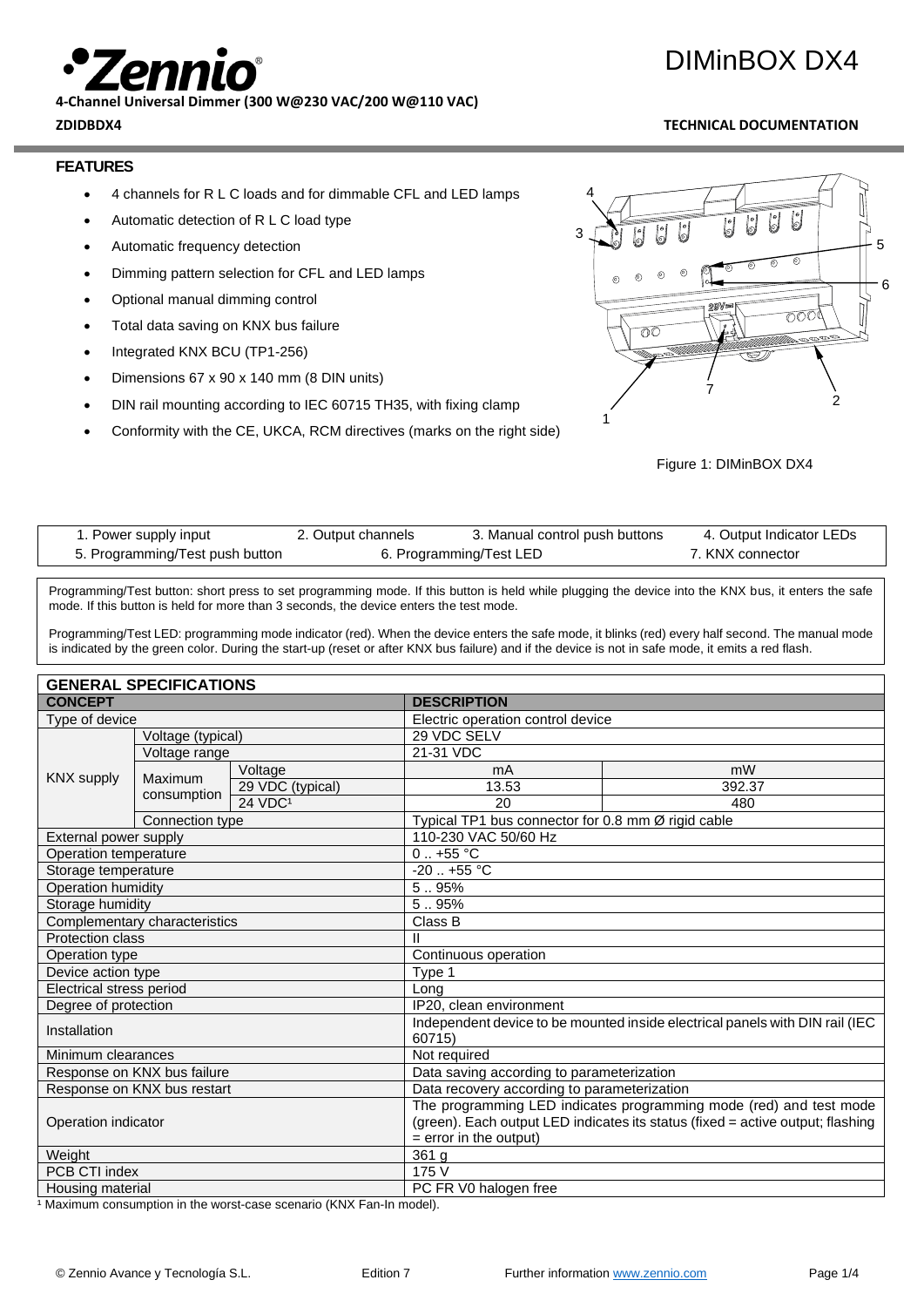| <b>OUTPUTS SPECIFICATIONS AND CONNECTIONS</b>                           |                                |                                                                |                |  |
|-------------------------------------------------------------------------|--------------------------------|----------------------------------------------------------------|----------------|--|
| <b>CONCEPT</b>                                                          |                                | <b>DESCRIPTION</b>                                             |                |  |
| Number of outputs                                                       |                                |                                                                |                |  |
| Output type                                                             |                                | Solid state switching device                                   |                |  |
| Short-circuit protection                                                |                                | <b>YES</b>                                                     |                |  |
| Overload protection                                                     |                                | <b>YES</b>                                                     |                |  |
| Connection method                                                       |                                | Screw terminal block (0.5 Nm max.)                             |                |  |
| Cable cross-section                                                     |                                | 1.5-4 mm <sup>2</sup> (IEC) / 26-10 AWG (UL)                   |                |  |
| LOADS AND ALLOWED POWER (@ 35 °C ambient temperature around the device) |                                |                                                                |                |  |
|                                                                         |                                | <b>230 VAC</b>                                                 | <b>110 VAC</b> |  |
| <b>RLC</b>                                                              | Individual channel             | Up to 300 W                                                    | Up to 200 W    |  |
|                                                                         | Double channel <sup>2</sup>    | Up to 600 W                                                    | Up to 400 W    |  |
|                                                                         | Quadruple channel <sup>2</sup> | Up to 1200 W                                                   | Up to 800 W    |  |
| CFL and LED <sup>1</sup><br>.                                           | Individual channel             | Up to 300 W                                                    | Up to 200 W    |  |
|                                                                         | Double channel <sup>2</sup>    | Up to 600 W                                                    | Up to 400 W    |  |
|                                                                         | Quadruple channel <sup>2</sup> | Up to 1200 W<br>$\sim$ $\sim$ $\sim$ $\sim$ $\sim$ $\sim$<br>. | Up to 800 W    |  |

<sup>1</sup> For leading edge, the maximum load could change depending on the load type. Please refer to the link

[https://zennio.com/download/technical\\_note\\_diminbox-dx\\_list\\_process\\_en.](https://zennio.com/download/technical_note_diminbox-dx_list_process_en)

Also, for load characterization process, please refer to the link https://www.zennio.com/download/technical\_note\_diminbox-dx2\_tests\_en.

<sup>2</sup>The load must be connected like is shown in the Figure 2, making a parameterization consistent with the connexion.

| <b>EXTERNAL POWER SUPPLY SPECIFICATIONS AND CONNECTIONS</b> |               |                                              |  |
|-------------------------------------------------------------|---------------|----------------------------------------------|--|
| <b>CONCEPT</b>                                              |               | <b>DESCRIPTION</b>                           |  |
| Power supply protection<br>fuse                             | Voltage       | 250 V                                        |  |
|                                                             | Current       | 10 A                                         |  |
|                                                             | Response type | Γ (time-lag)                                 |  |
| Connection method                                           |               | Screw terminal block (0.5 Nm max.)           |  |
| Cable cross-section                                         |               | 1.5-4 mm <sup>2</sup> (IEC) / 26-10 AWG (UL) |  |

### **WIRING DIAGRAMS**



- 1 double channel + 2 individual ones,
- 2 double channels,
- 1 quadruple channel

## **SAFETY INSTRUCTIONS AND ADDITIONAL NOTES**

- Installation should only be performed by qualified professionals according to the laws and regulations applicable in each country.
- Do not connect the mains voltage nor any other external voltage to any point of the KNX bus; it would represent a risk for the entire KNX system. The facility must have enough insulation between the mains (or auxiliary) voltage and the KNX bus or the wires of other accessories, in case of being installed.
- The facility must be equipped with a device that ensures the omnipolar sectioning. Installation of a 10 A mini-circuit-breaker is recommended. To prevent accidents, it must remain open in case of manipulation of the device.
- The device has a short-circuit protection fuse that, in case of activation, should only be rearmed or replaced by the Zennio technical service.
- Once the device is installed (in the panel or box), it must not be accessible from outside.
- Keep the device away from water (condensation over the device included) and do not cover it with clothes, paper or any other material while in use.
- The WEEE logo means that this device contains electronic parts and it must be properly disposed of by following the instructions at https://www.zennio.com/en/legal/weee-regulation.
- This device contains software subject to specific licences. For details, please refer to http://zennio.com/licenses.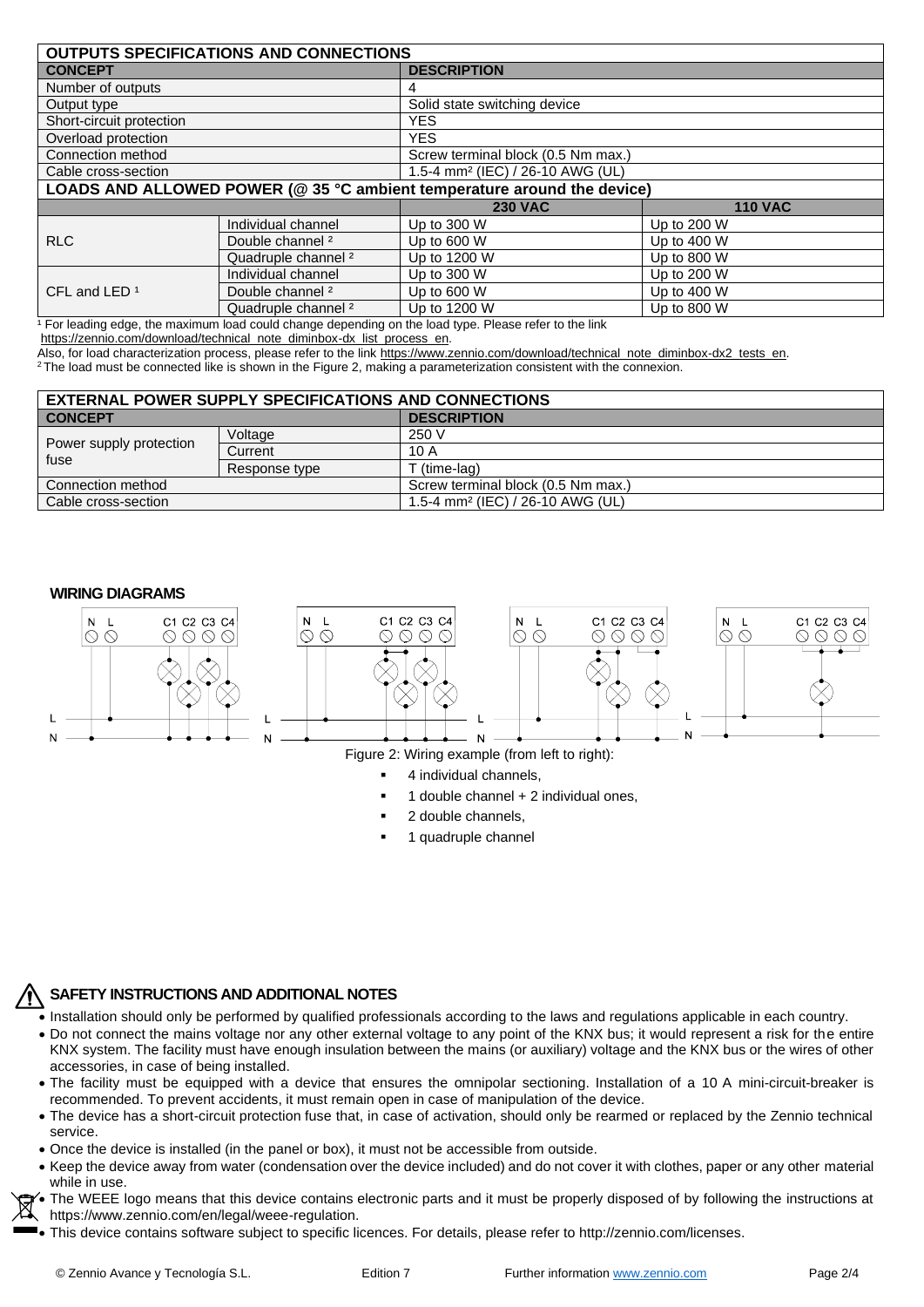### **SUPPORTED LOADS**

- $R =$ Resistive
- $L = Inductive$
- $C =$ Capacitive
- CFL = Dimmable Compact Fluorescent Lamps
- LED = Dimmable LED lamps

# **LOAD COMBINATION**

- In case of combining resistive (R) with inductive (L) loads, the resistive loads must not exceed the 50% of the total power.
- In case of combining resistive (R) with capacitive (C) loads, the resistive loads must not exceed the 50% of the total power.
- **Combination of capacitive loads with inductive loads in the same channel is NOT ALLOWED.**
- Do not combine in the same channel CFL or LED lamps with R L C loads.
- It is not advisable to combine different models of CFL lamps, LED lamps or transformers in the shame channel since correct operation can be affected.

# **OVERHEATING PROTECTION**

- When the ambient temperature is too high the universal dimmer actuator will regulate itself, at a maximum of 20%.
- Once the ambient temperature decreases, the dimmer will resume normal operation. Please, refer to user manual.





Please, make sure that the loads used are dimmable.





Attaching DIMinBOX DX4 to DIN rail:



Removing DIMinBOX DX4 from DIN rail:







Figure 3: Mounting DIMinBOX DX4 on DIN rail